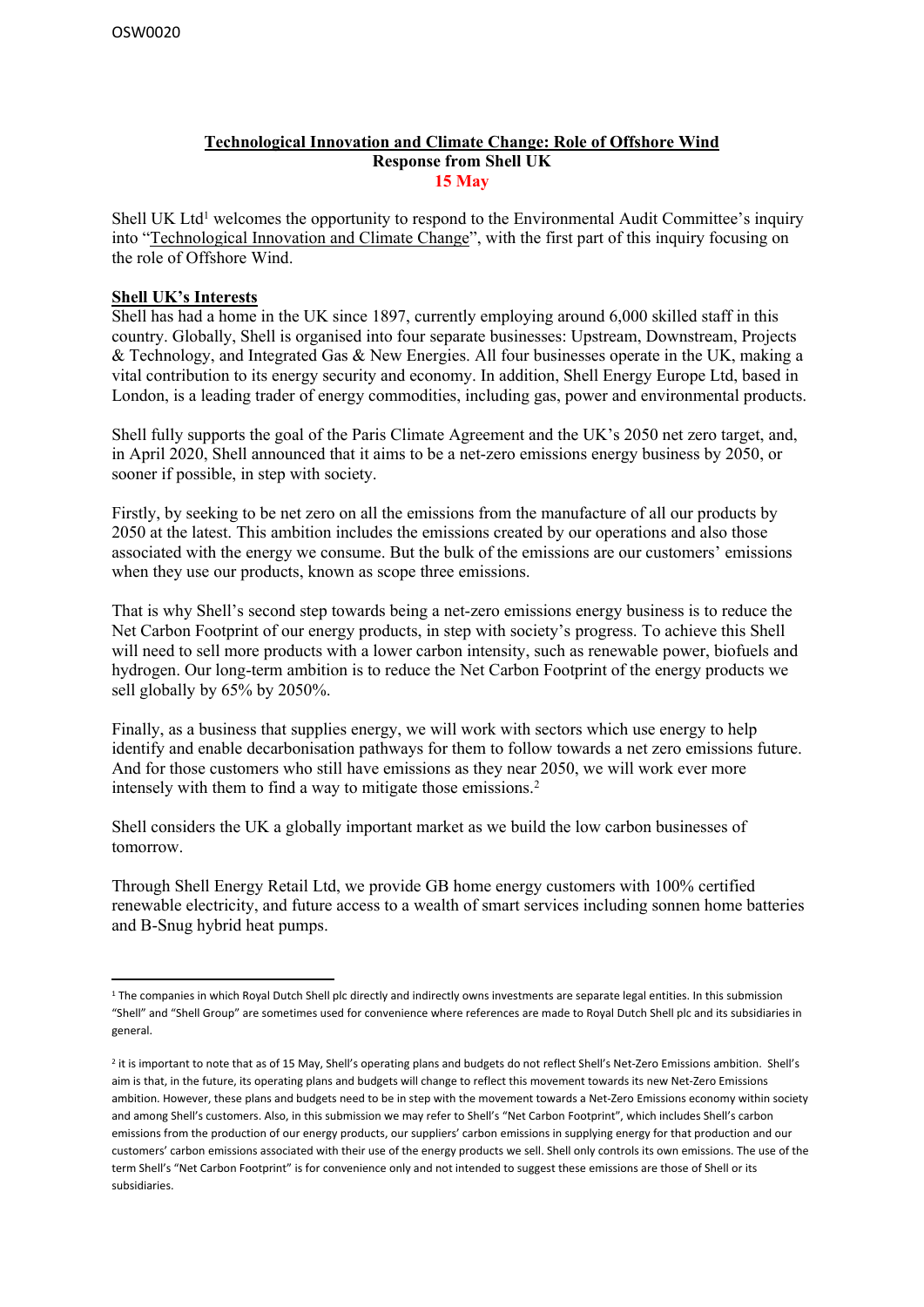Shell UK is delivering electric vehicle charging at home (through New Motion) and on the move (through the network of ReCharge posts at Shell service stations, with 200 by 2021 and more to follow); and offering customers who fill up at UK service stations the opportunity to drive carbon neutral using nature-based carbon credits. In 2019, Shell started working with the Forestry and Land Scotland team to establish around a million trees across the forest estate over the course of five years. This activity will ultimately generate carbon credits for Shell and will form part of our global trading portfolio.

Shell UK is also investing in the early stages of two UK Carbon Capture, Usage and Storage ("CCUS") clusters, including the "Acorn" project at St Fergus in Scotland and Net Zero Teesside.

Shell does not yet have a position in UK offshore wind, but is actively seeking to grow our footprint here, leveraging our global experience. This ranges from operational and construction projects in the Netherlands; to large scale leases in the USA and floating projects in South Korea. We see many opportunities where offshore oil and gas capabilities can be transferred to offshore wind, both commercially and technically and are keen to grow our offshore wind footprint in the UK.

In late 2019, Shell, through one of its subsidiaries, acquired Eolfi, a French renewable energies developer specialised in floating wind projects. In addition, Shell is a 66% shareholder in a new floating foundation, Tetraspar, which will be tested off the coast of Norway in the coming year.

### **Technological Innovation and Climate Change: the Role of Offshore Wind**

Shell globally believes offshore wind will play an increasing role in the decarbonisation of the global power system

The IEA predicts global offshore wind capacity could increase fifteen-fold to 2040, becoming a \$1 trillion industry over the next two decades. Through leveraging the expertise and innovation of today's UK offshore wind market – the largest in the world – we believe UK industry could be wellpositioned to lead globally this emerging trillion-dollar industry.<sup>3</sup>

Technological innovation – such as larger turbine sizes – has been critical for the success of offshore wind in the UK, and the resulting ever-declining costs. This is expected to continue, particularly in the context of floating wind turbine technologies.

In Shell UK's view, such innovation has been unlocked through:

**1. A robust, predictable carbon price**, delivered via the EU Emissions Trading Scheme coupled with the Carbon Price Support. We urge the government to safeguard appropriate carbon trading and Carbon Price Support arrangements as the UK leaves the EU

**2. Time-limited early innovation and deployment funding,** such as using the Contract for Difference regime to support pre-commercial technologies (whether through competition or bespoke arrangements).

**3. Sectoral deals**: in order to maximise collaboration across supply chains, working with governments to increase efficiencies, maximise the UK opportunity, and bring benefits to local communities.

**4. The long-term, competitive Contract for Difference framework**: in Shell's view, the stable market framework through the regular CfD auction process creates competition between developers, which incentivises each of them to control costs. And the pipeline of future auctions has given manufacturers the confidence they need to invest in innovation, scaling up and improving turbine technology: turbine sizes have increased by over 50% since 2010, with costs falling in parallel.

# **The opportunity**

<sup>&</sup>lt;sup>3</sup> IEA Offshore Wind Report, 2019, [Link](https://www.iea.org/reports/offshore-wind-outlook-2019)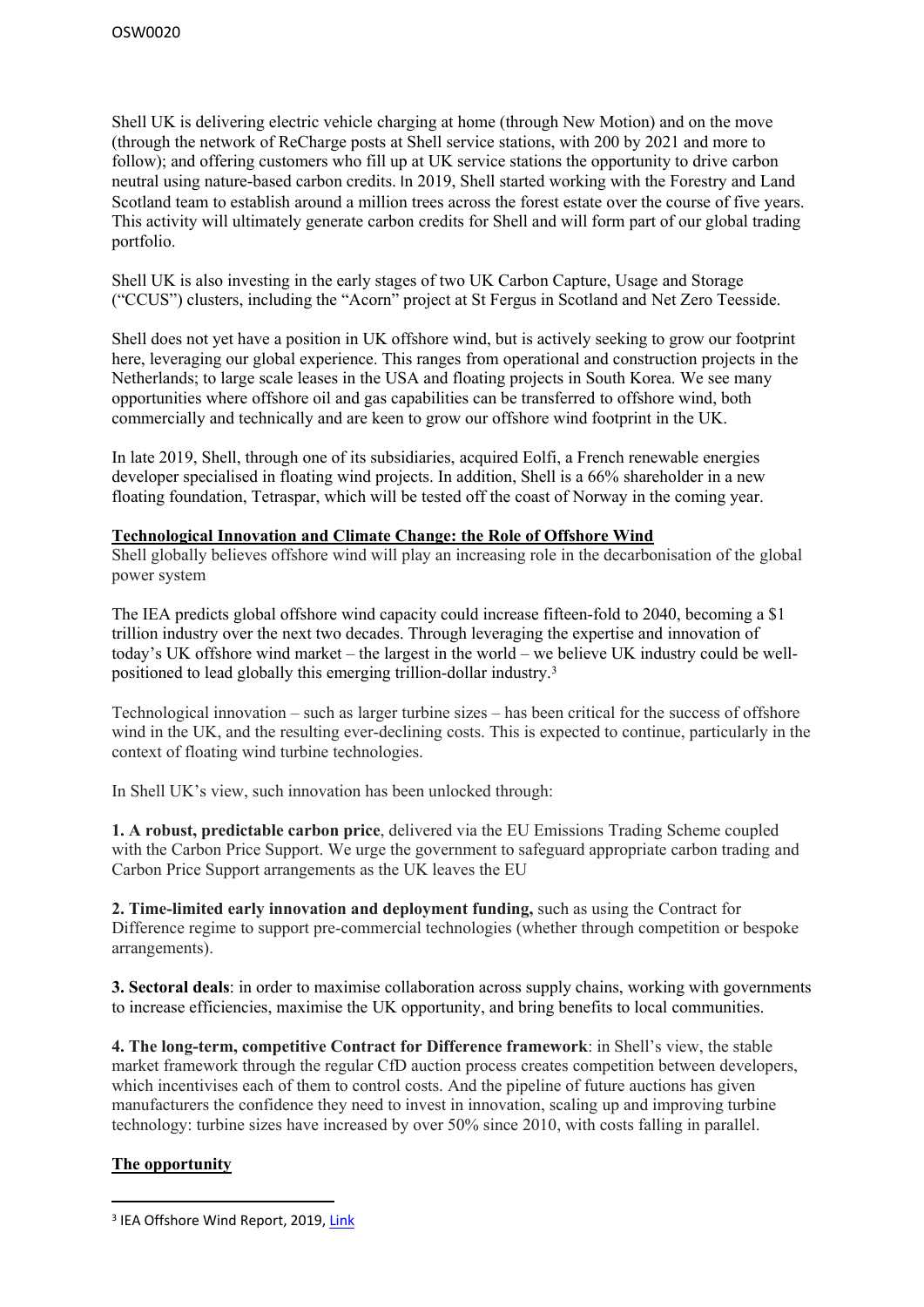Shell UK expects offshore wind technology costs will continue to decline, provided (i) CfD auctions scale to deliver the 40GW of offshore wind required by 2030 (ii) larger developments are unlocked through the appropriate leasing of larger areas of acreage and combined with streamlined and correctly resourced permitting and consenting; and (iii) the next generation of turbine technology is brought forward through initial innovation and deployment funding.

**Shell UK supports the view of BEIS 2019 Energy Innovation Needs Assessment<sup>4</sup> that "***The value of innovation in floating offshore wind is significant and will support the commercialisation and future deployment to enable the UK to tap into new high wind speed resources",* **and therefore that developing floating offshore wind should be a priority for the future.** In the context of the need for a green recovery from COVID-19 , we note the Assessment's conclusion that "*significant innovation opportunities exist in this space ranging from foundations, installation, logistics as well as offshore operations. Developers suggested that there is a significant opportunity to reduce cost by utilising the UK's supply cha n expertise in ship building and the maritime sector. The UK has a* strong history of innovation in sectors such as shipbuilding and Oil & Gas that can be mobilised for *floating wind".*

Floating offshore wind is where, instead of fixing turbines to the seabed, floating turbines are anchored in deeper waters than possible for fixed turbines, thereby opening-up deeper-water areas where wind speeds are typically higher, giving access to the best wind resources. By some estimates, 80% of the potential offshore wind resource in Europe (4,000GW) and Japan (500GW) and 60% of potential offshore wind resource in the USA (2,450GW) is in waters of 60 metres or deeper.<sup>5</sup> Additionally, floating technologies can open-up areas of seabed with different ground conditions, and can also overcome potential environmental concerns around underwater construction noise from piling.

### **In Shell UK's view, investment and policy support in the 2020s could enable floating offshore wind to be cost-competitive by 2030, and thereby giving the option to deploy at scale in the 2030s. Such a pathway will be critical to delivering 75GW of offshore wind by 2050, as implied by Net Zero.<sup>6</sup> .**

Today, the floating wind market consists almost solely of Hywind Scotland's 30 MW park, the world's first grid-connected floating windfarm. However, several demonstrator projects are in development, such as the TetraSpar project being progressed by Shell with partners Stiesdal Offshore Technologies and Innogy.

**The potential for exporting innovative technology is significant**, with other European markets, South Korea, Japan, the West Coast of the US and China potential markets. Without government investment and support, it is likely that these markets could develop floating technologies and benefit from early-mover advantage in the long term versus the UK.

**There are also likely to be significant supply chain benefits as discussed by the BEIS Assessment referenced; we therefore consider that developing floating wind technologies in the 2020s with the aim of deploying at scale in the 2030s could bring economic benefits to a range of coastal communities around the UK, in line with the government's Industrial Strategy**. Floating wind deployment could also provide benefits to all of the UK as it will open up the opportunity to consider access to waters that are otherwise unsuitable for fixed turbines.

Shell UK is also of the view that floating wind presents an opportunity to make use of the UK's **world-leading skills and capabilities from the offshore oil and gas sectors,** and may play a role in supporting the transition to net zero for this sector. Looking across energy systems, the government

<sup>4</sup> 2019 Energy Innovation Needs Assessment: Offshore Wind, BEIS, 2019, [Link](https://assets.publishing.service.gov.uk/government/uploads/system/uploads/attachment_data/file/845662/energy-innovation-needs-assessment-offshore-wind.pdf)

<sup>&</sup>lt;sup>5</sup> Macroeconomic benefits of floating offsfhore wind to the UK, Crown Estate Scotland and Energy Catapult, 2018, [Link](https://www.crownestatescotland.com/maps-and-publications/download/219)

<sup>6</sup> *Net Zero*, May 2019, Committee on Climate Change, [Link](https://www.theccc.org.uk/publication/net-zero-the-uks-contribution-to-stopping-global-warming/)